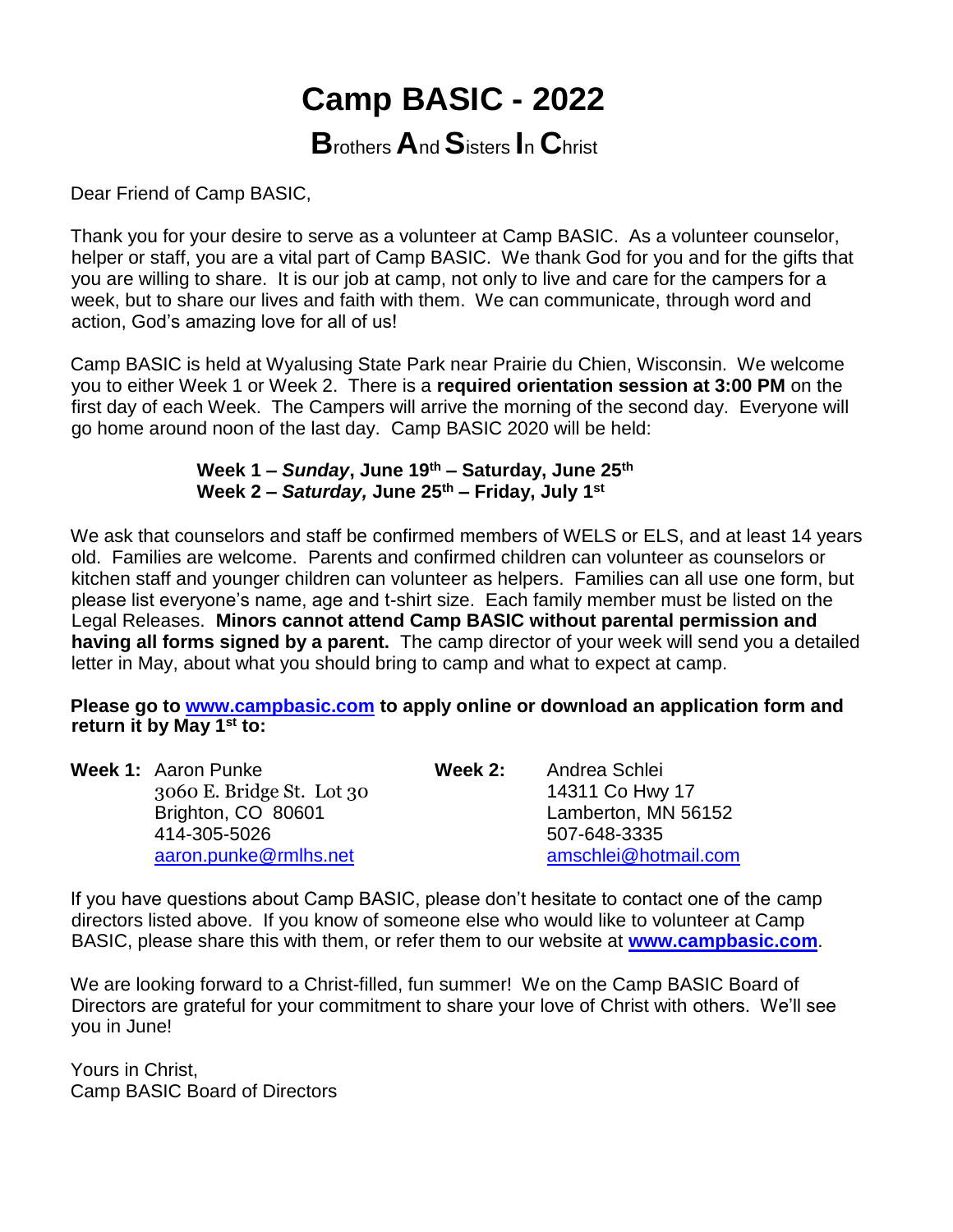# **Camp BASIC 2022 VOLUNTEER COUNSELOR/HELPER APPLICATION FORM**

### **PERSONAL INFORMATION**

|                                                                                                                   |                                                                                                                                                                   | M ____ F _____ Age: _______ Birth Date: ____/ ____/                                                                                                          |  |
|-------------------------------------------------------------------------------------------------------------------|-------------------------------------------------------------------------------------------------------------------------------------------------------------------|--------------------------------------------------------------------------------------------------------------------------------------------------------------|--|
|                                                                                                                   |                                                                                                                                                                   |                                                                                                                                                              |  |
|                                                                                                                   |                                                                                                                                                                   |                                                                                                                                                              |  |
| <b>ATTENDING CAMP</b>                                                                                             |                                                                                                                                                                   |                                                                                                                                                              |  |
| Which week would you like to attend?                                                                              | $\Box$ Week 1 – Sunday, June 19 <sup>th</sup> – Saturday, June 25 <sup>th</sup><br>$\Box$ Week 2 - Saturday, June 25 <sup>th</sup> - Friday, July 1 <sup>st</sup> |                                                                                                                                                              |  |
|                                                                                                                   |                                                                                                                                                                   | If you aren't available the entire week, please select the days you are available:<br>□ Sunday □ Monday □ Tuesday □ Wednesday □ Thursday □ Friday □ Saturday |  |
| $\Box$ Counselor<br>□ Helper (volunteers not yet confirmed)<br>$\Box$ Kitchen Help (Week II only)<br>$\Box$ Nurse | What volunteer position you are interested in?                                                                                                                    |                                                                                                                                                              |  |
|                                                                                                                   | T-shirt size: (Your t-shirt is free! Thanks for volunteering!)                                                                                                    |                                                                                                                                                              |  |
| $\Box$ Adult Small                                                                                                | □ Adult XL                                                                                                                                                        | $\Box$ Child Small                                                                                                                                           |  |
| $\Box$ Adult Medium $\Box$ Adult XXL                                                                              |                                                                                                                                                                   | $\Box$ Child Medium                                                                                                                                          |  |
| $\Box$ Adult Large                                                                                                | $\Box$ Adult 3XL                                                                                                                                                  | $\Box$ Child Large                                                                                                                                           |  |

Have you ever been convicted of a crime, other than a traffic ticket?  $\Box$  Yes  $\Box$  No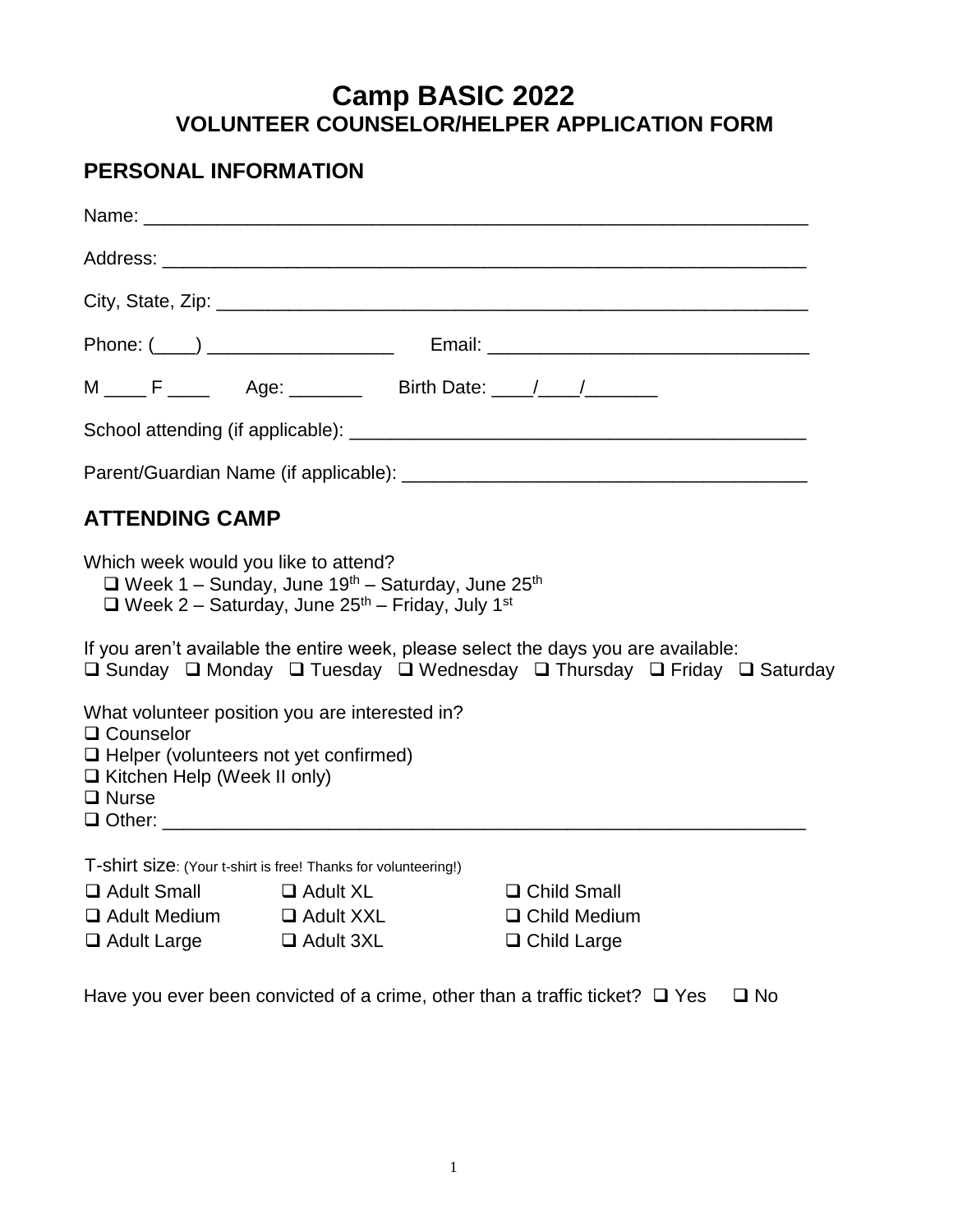# **CHURCH MEMBERSHIP INFORMATION**

| Church Name: __________________________________City: _______________________State: ______                                                                                                                                |                                                                                                      |  |
|--------------------------------------------------------------------------------------------------------------------------------------------------------------------------------------------------------------------------|------------------------------------------------------------------------------------------------------|--|
|                                                                                                                                                                                                                          |                                                                                                      |  |
|                                                                                                                                                                                                                          |                                                                                                      |  |
|                                                                                                                                                                                                                          |                                                                                                      |  |
| Are you Confirmed? $\Box$ Yes $\Box$ No (Check yes if you will be confirmed before camp)                                                                                                                                 |                                                                                                      |  |
| PREVIOUS CAMP EXPERIENCE (Experience is NOT required! This only helps us match campers<br>and counselors.)                                                                                                               |                                                                                                      |  |
| Have you volunteered at Camp BASIC before? □ Yes □ No If so, when: ____________<br>Describe any past experience with camps (type of camp, what you did, length of stay, etc.)                                            |                                                                                                      |  |
| Describe any experience you have with individuals who have developmental disabilities:                                                                                                                                   |                                                                                                      |  |
| Describe any special training you have that may be relevant: ____________________                                                                                                                                        | <u> 1989 - Johann Stoff, amerikansk politiker (d. 1989)</u>                                          |  |
| <b>ABILITIES AND INTERESTS</b>                                                                                                                                                                                           |                                                                                                      |  |
| Are you interested in:<br>$\Box$ Leading devotions<br>$\Box$ Acting in skits<br>$\Box$ Teaching crafts<br>$\square$ Assisting the nurse<br>Instrumental music, what instrument do you play? ____________________         | $\Box$ Leading camp singing<br>$\Box$ Directing skits<br>$\Box$ Organizing / leading a camp activity |  |
| Are you willing / able to:<br>$\Box$ Push a camper in a wheelchair or assist with walking<br>$\Box$ Help a camper with personal cares (shower, eating, brushing teeth, toileting)<br>$\Box$ Work with an autistic camper |                                                                                                      |  |
| <b>Current Red Cross or other Certification:</b><br>$\Box$ Life Guard $\Box$ CPR $\Box$ First Aid $\Box$ First Responder                                                                                                 |                                                                                                      |  |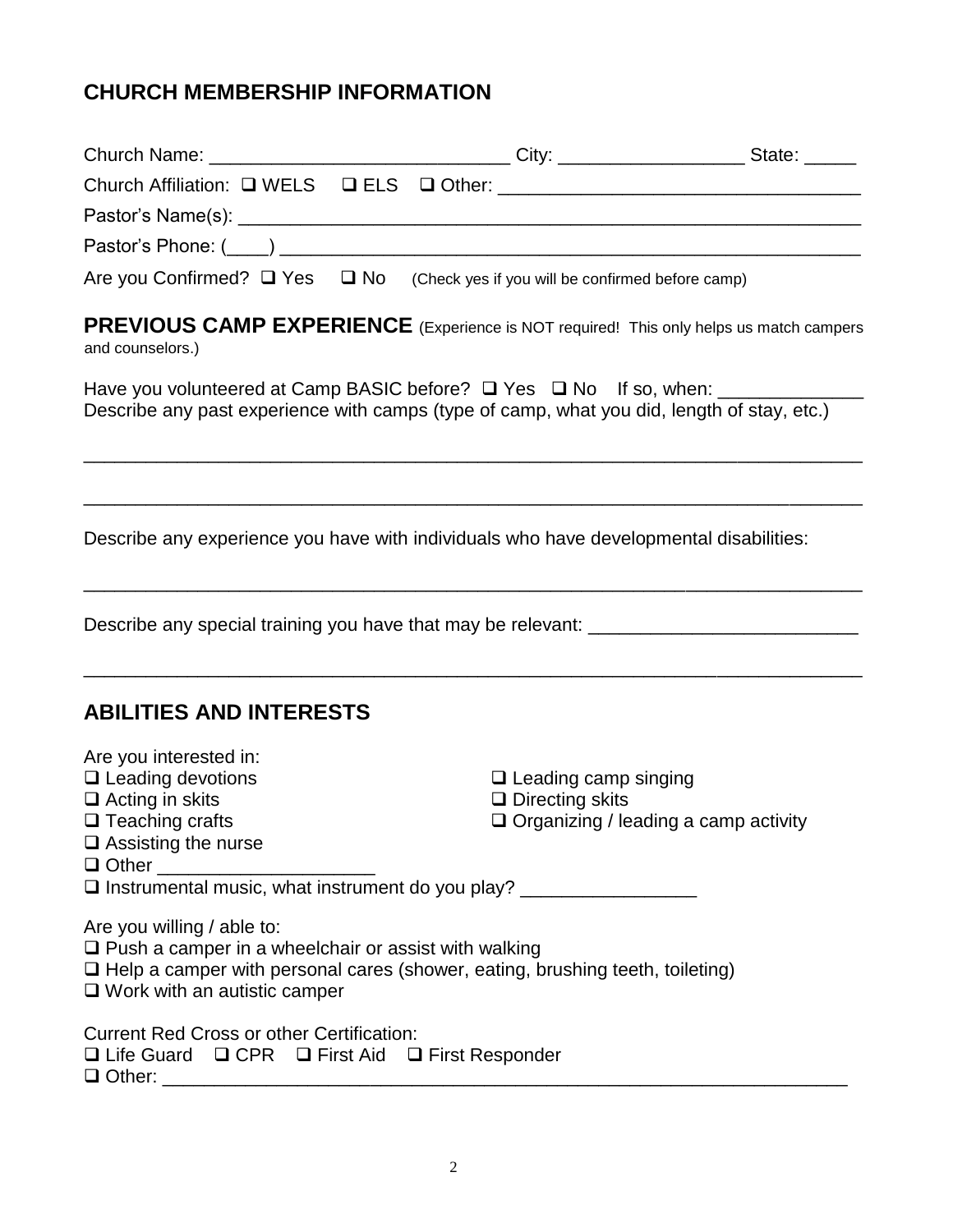### **EMERGENCY CONTACT INFORMATION**

| <b>Emergency Contact/Parent Information:</b>                                     |  |
|----------------------------------------------------------------------------------|--|
|                                                                                  |  |
|                                                                                  |  |
|                                                                                  |  |
| Home Phone: _________________________________Work Phone: _______________________ |  |
| Cell: __________________________________                                         |  |
| <b>Second Emergency Contact:</b>                                                 |  |
|                                                                                  |  |
| Work Phone: _________________________________Cell: _____________________________ |  |

### **MEDICAL INFORMATION**

Do you have any food allergies or other dietary restrictions? \_\_\_\_\_\_\_\_\_\_\_\_\_\_\_\_\_\_\_

Other allergies? (medications, environmental, etc.) \_\_\_\_\_\_\_\_\_\_\_\_\_\_\_\_\_\_\_\_\_\_\_\_\_\_\_\_

Any significant medical/surgical issues or medications that camp staff should be aware of?

\_\_\_\_\_\_\_\_\_\_\_\_\_\_\_\_\_\_\_\_\_\_\_\_\_\_\_\_\_\_\_\_\_\_\_\_\_\_\_\_\_\_\_\_\_\_\_\_\_\_\_\_\_\_\_\_\_\_\_\_\_\_\_\_\_\_\_\_\_\_\_\_\_

Please bring your insurance card or a copy with you to camp. Minors are encouraged to bring a copy for the camp nurse to keep during the week.

#### *NOTICE TO MINORS AND PARENTS/GUARDIANS:*

Please be aware that Camp BASIC may not have trained medical professionals on staff. In the absence of a licensed nurse, camp directors will pass out requested over-the-counter medication. For this reason, it is very important that you let camp staff know what over-thecounter medications you will allow camp staff to dispense to your minor child.

If needed, which medications may your child take?

Acetaminophen/Tylenol Ibuprofen Decongestant Antihistamine □Cough syrup/drops □Antacid □Antidiarrheal □Stool Softener Antibiotic ointment Hydrocortisone / Anti-Itch cream, gel, or ointment **□Sunscreen** □Sunburn cream, gel or ointment *Note: If the counselor prefers a brand name, they should bring it with them to camp.*

Additional information: **Additional** information: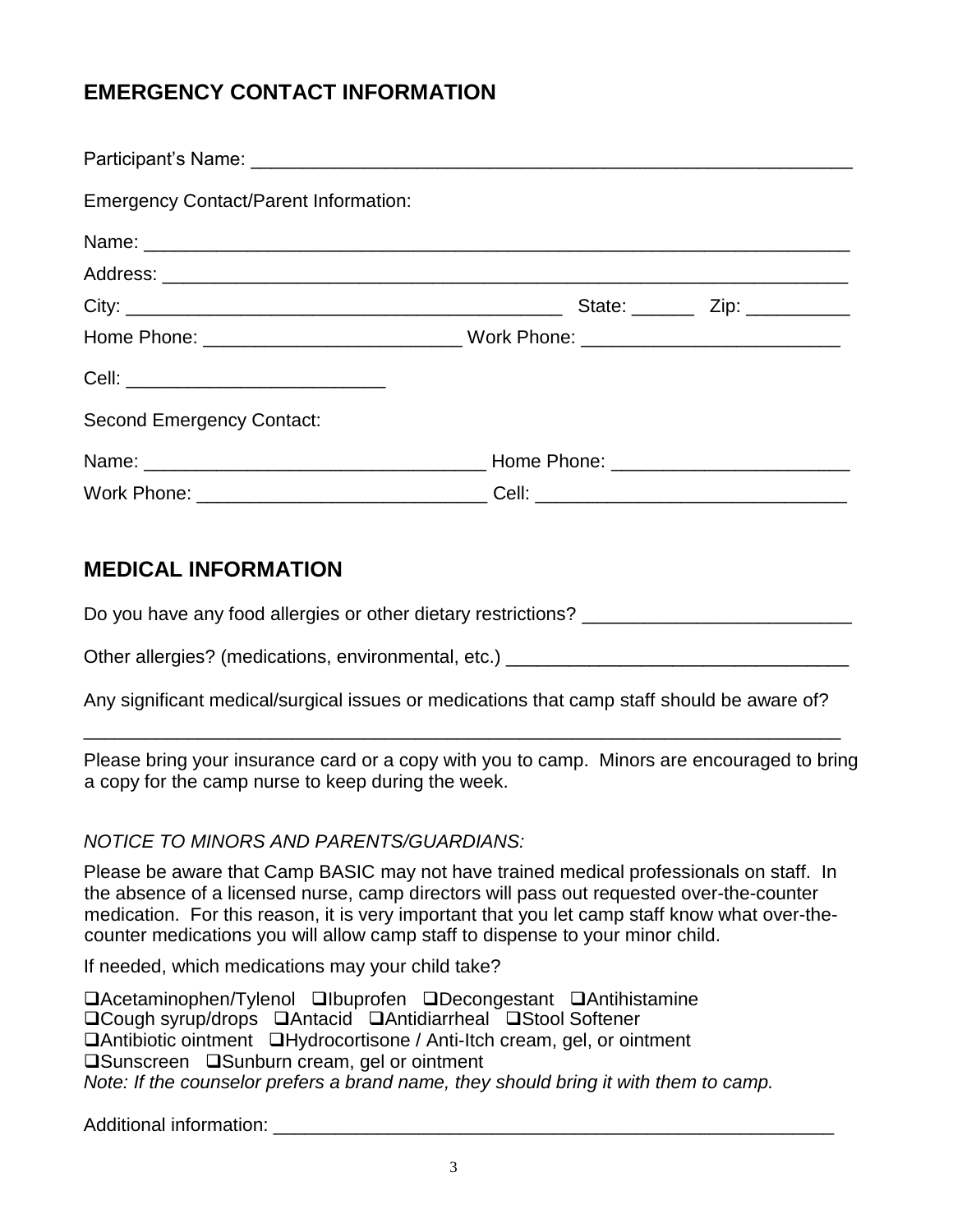# **CAMP BASIC CODE OF CONDUCT**

1 Timothy 3:2 Therefore an overseer must be above reproach.

- Any counselors or helpers should come directly to a camp director or pastor upon hearing or witnessing anything inappropriate, not talk among themselves and perpetuate rumors.
- No romance- Making new friends and renewing old friendships is an important part of camp life. However, all volunteers must abide by the following standard: Sexually motivated behavior between unmarried individuals is not acceptable at camp. Hand holding and appropriate hugging are acceptable when not disruptive of camp related activities. Any other public display of romantic affection is not allowed – camp should be a space free of sixth commandment temptation. Romance between volunteers can lead to a desire to spend time together at the expense of the campers (for whom we are all responsible). The principle of "actions being above reproach" is to be followed in all behavior. Violations would include any actions that harm his or her ability to serve the campers, fuel rumors or drama among campers or volunteers, or violate the sixth commandment.
- Smoking in the parking lot only. No smoking in or around the cabins or main lodge.
- No alcohol in camp regardless of age.
- No one is to go hiking except for a director/staff organized hike.
- Volunteers over 18 are allowed to leave the camp with permission from a director. This is for the safety of volunteers as well as the legal protection of Camp BASIC.
- Anyone allowed to leave must sign out this includes the organized hike.
- Everyone must be on the property by 11 p.m. as per Wyalusing State Park Rules.
- Everyone is expected to be in his or her cabin immediately following the end of evening free time. Exception: You are seeking assistance from a camp director or nurse for yourself, a camper, or a cabin mate.

**Failure to abide by this Code of Conduct may result in the violator being asked to leave at his/her own expense.**

### **LEGAL RELEASES**

Releases **must be signed** by the participant or the participant's parent/legal guardian. Participants who are minors may not attend camp unless all releases are signed.

| May we release the following to other volunteers and staff? |  |                               |  |                     |  |
|-------------------------------------------------------------|--|-------------------------------|--|---------------------|--|
| Email Address: □ Yes □ No                                   |  | Phone #: $\Box$ Yes $\Box$ No |  | Address: □ Yes □ No |  |

### **CODE OF CONDUCT**

By signing this form, I agree to abide by Camp BASIC's Code of Conduct and other rules and guidelines as set forth by the board of directors. In the event of improper behavior, I understand that I will be requested to leave camp. I understand that I am attending camp as a volunteer and apart from room and board, there is no remuneration or payment. I understand that Camp BASIC is run for the benefit of the campers, and I promise to treat each camper and volunteer with the utmost respect and Christian love.

Signature of Participant: \_\_\_\_\_\_\_\_\_\_\_\_\_\_\_\_\_\_\_\_\_\_\_\_\_\_\_\_\_\_\_\_\_\_\_\_\_\_\_\_\_\_\_\_\_\_\_\_\_\_ Signature of Parent/Guardian: **With the Community of Parent/Guardian: Notified a Second Community of Parent/Guardian: PARTICIPANT'S NAME**: **\_\_\_\_\_\_\_\_\_\_\_\_\_\_\_\_\_\_\_\_\_\_\_\_\_\_\_\_\_\_\_\_\_\_\_\_\_\_\_\_\_\_\_\_\_\_\_\_\_**